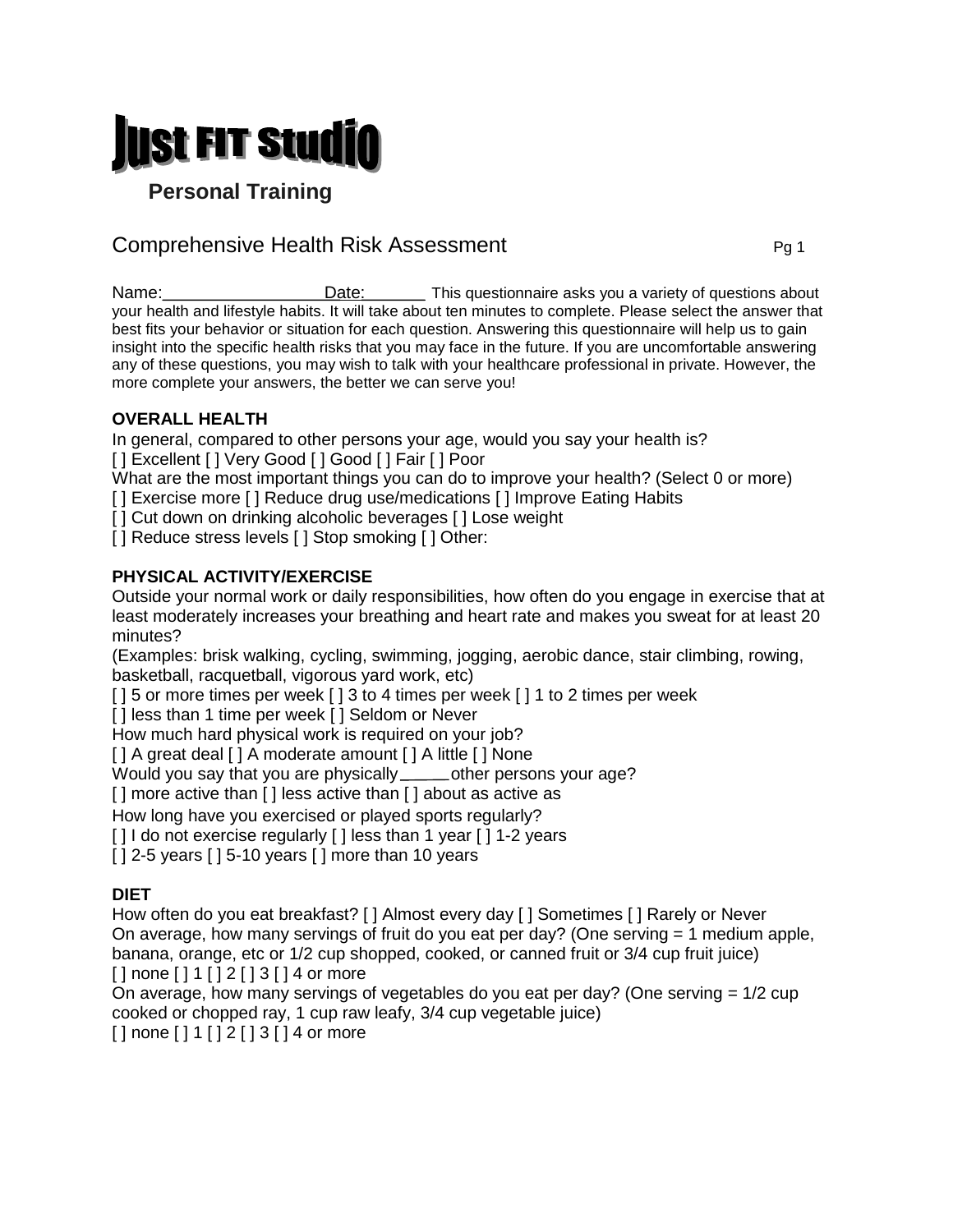On average, how many servings of bread, cereal, rice, or pasta do you eat per day? (One serving = 1 slice of bread, 1 ounce of ready-to-eat cereal, 1/2 cup of cooked cereal, rice, or pasta) [ ] none [ ] 1 [ ] 2 [ ] 3 [ ] 4 or more

When you use grain and cereal products, do you emphasize:

[] whole grain, high fiber [] Mixture of whole grain and refined [] refined, low fiber On average, how many servings of red meat (not lean) do you eat per day? (One serving = 2-3 ounces of steak, roast beef, lamb, pork chops, ham, burgers, etc)

[ ] none [ ] 1 [ ] 2 [ ] 3 [ ] 4 or more

On average, how many servings of fish, poultry, lean meat, cooked dry beans, peanut butter, or nuts do you eat per day? (One serving  $= 2-3$  ounces meat,  $1/2$  cup cooked dry beans, two

tablespoons peanut butter, or  $1/3$  cup of nuts) [] none []  $1$  []  $2$  []  $3$  []  $4$  or more On average, how many servings of dairy products do you eat per day? (One serving = 1 cup of milk or yogurt, 1.2 ounces of natural cheese, 2 ounces of processed cheese)

[] none [] 1 [] 2 [] 3 [] 4 or more

When you use dairy products, do you emphasize: [] regular [] low-fat [] non-fat How would you characterize your intake of fats and oils? (regular salad dressings, butter or margarine, mayonnaise, vegetable oils) [ ] high [ ] moderate [ ] low

## **BODY WEIGHT**

How tall are you feet  $\quad$  inches

How much do you weigh? pounds

What is the most you have ever weighed? pounds

Do you consider yourself? [ ] Overweight [ ] Underweight [ ] Just about right

Are you NOW trying to? [ ] Lose weight [ ] Gain weight [ ] Maintain weight

[ ] Not trying to do anything

## **PSYCHOLOGICAL AND SOCIAL HEALTH**

How have you been feeling in general during the past month?

[ ] In excellent spirits [ ] in very good spirits [ ] in good spirits mostly

[] I've been up and down [] in low spirits mostly [] in very low spirits

During the past month, would you say that you experienced \_\_\_\_\_ stress?

[ ] a lot of [ ] moderate [ ] relatively little [ ] almost none

In the past year, how much effect has stress had on your health?

[ ] a lot [ ] some [ ] hardly any or none

Have you suffered a serious personal loss or misfortune in the past year? (For example, divorce or separation, jail term, death of a close person, job loss, disability, etc)

[ ] No [ ] Yes, one serious loss [ ] Yes, two or more serious losses

On average, how many hours of sleep do you get per night?

 $[ ]$  less than 5  $[ ] 5$  to 6.9  $[ ] 7$  to 9  $[ ]$  more than 9

How often do you get insufficient rest so that you are unable to function efficiently?

[] Less than weekly [] usually one night per week

[ ] Two to three nights per week [ ] 4 or more nights per week